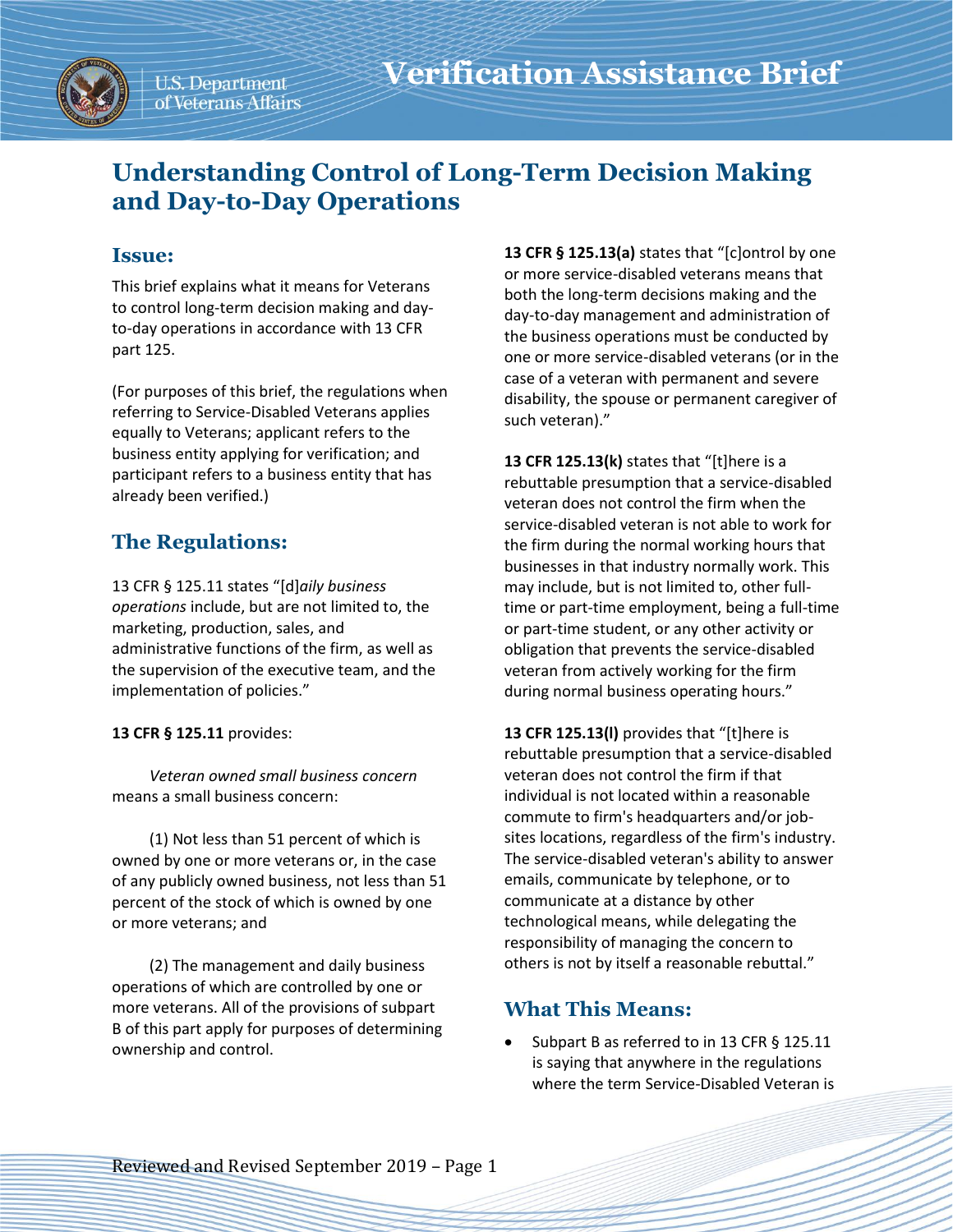used, it is equally applicable to Veterans for purposes of determining eligibility.

- Long-term decision making is conducted by Shareholders, Stockholders, General Partners, Managing Members and Boards of Directors. Long-term decisions are decisions that generally affect the direction the concern is headed such as adding a new line of business, purchasing a new headquarters building, mergers, and dissolution.
- Day-to-day operations are conducted by officers of the business such as Presidents, Managers, Vice Presidents, Chief Executive Officers, Chief Financial Officers, General Partners, and Treasurers.
- Examples of day-to-day operations of a business include marketing, production, sales, and administrative functions of the firm, as well as the supervision of the executive team, and the implementation of policies.
- A rebuttable presumption can only be defeated if sufficient evidence (i.e., a reasonable rebuttal) is produced that contradicts the facts that are stated as true.
- If the Veteran who manages the concern resides a great distance from where the applicant conducts its business operations, the Veteran must submit a letter of explanation (i.e., a reasonable rebuttal) demonstrating how he or she is able to manage day-to-day operations from a remote location.
- If the Veteran who manages the concern is not able to work for the firm during normal working hours that businesses in that industry normally work, the Veteran must submit a letter of explanation (i.e., a reasonable rebuttal) demonstrating how he or she manages day-to-day operations

without working normal working hours that businesses in the industry normally work.

• Provisions located in the applicant's business or organizational documents cannot restrict the Veteran's ability to manage the daily business operations of the subject company.

### Fact Scenarios:

The following excerpts provide insight into common reasons why some applicants do not meet verification requirements:

• CVE regards control as including both the long-term decision making exercised by boards of directors and the day-to-day management and administration of business operations conducted by the corporation's President. An applicant or participant's management and daily business operations must be conducted by one or more Veterans or Service-Disabled Veterans. The applicant has agreed to operate under the terms of the Example, Inc. Franchise Agreement. However, the agreement restricts the Service-Disabled Veteran's ability to set long-term policy for the corporation and manage the day-to-day operations. For example, Article V, Section B.1 states that '[n]o other services other than those authorized by this Franchise Agreement may be offered or conducted from your office. Secondly, Section B.4 states that '[a]ny deviation from the suggested interior layout and design provided to you by us for establishing your new business must be approved in advance in writing. These provisions restrict the Service-Disabled Veteran's ability to manage the daily business operations of the concern and set long term policy. Therefore, CVE cannot reasonably conclude that the